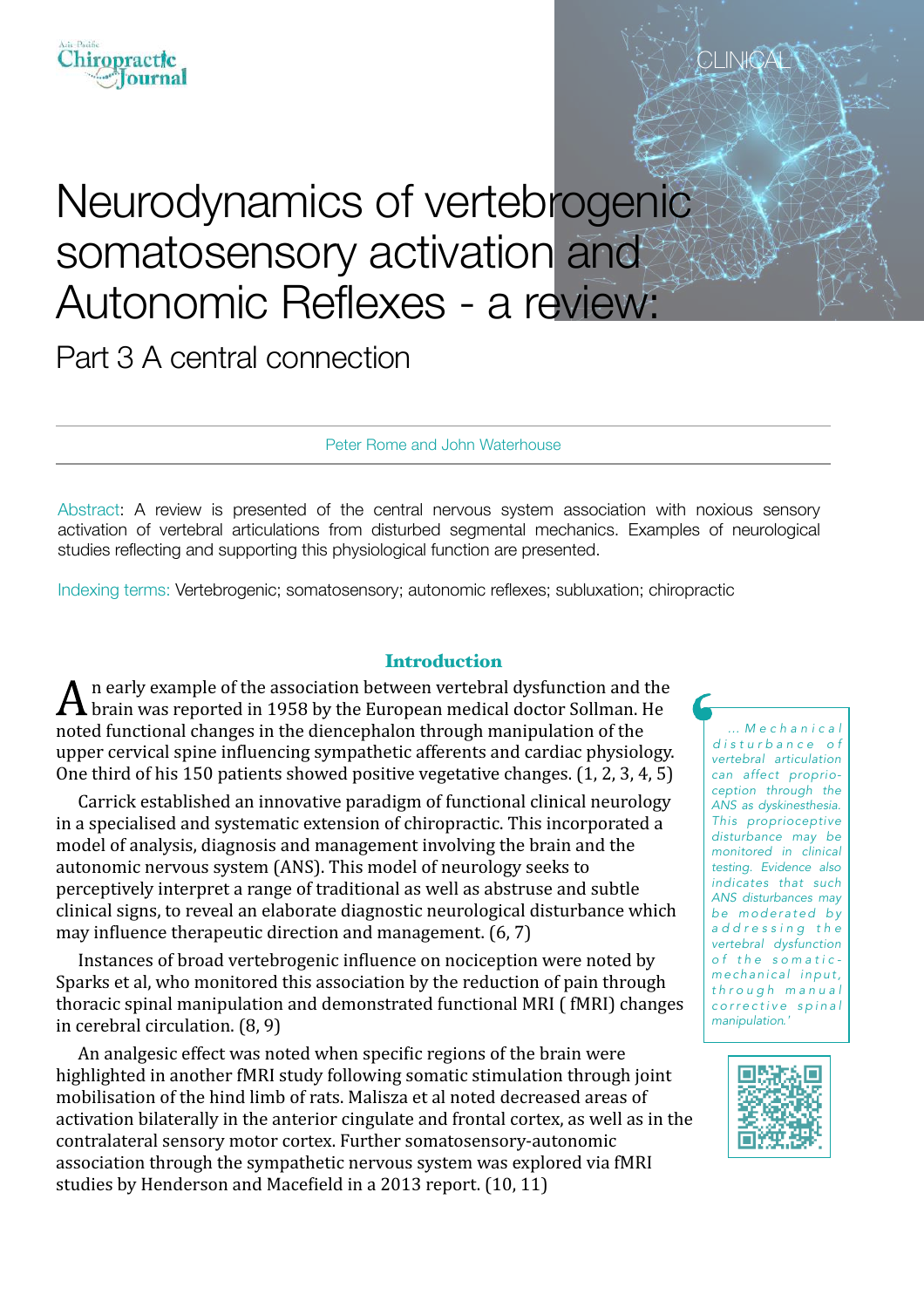Also using fMRI imaging, a randomised placebo controlled study by Cerritelli et al provided an insight into brain activity through osteopathic manual therapy.  $(12, 13)$ 

Also monitoring somatosensory evoked potentials and sensorimotor integration, Haavik-Taylor and Murphy recorded short interval intracortical facilitation, as well as inhibition, and cortical silent periods, in response to manipulation of cervical joint dysfunction (vertebral subluxations) in humans. A later study suggested that the procedure can lead to transient cortical plastic changes.  $(14, 15, 16)$ 

A 2005 Russian study of 134 children who had previously experienced cervical trauma, correlated a spinoneural connection between segmental spinal excitability of pain with polysynaptic brain excitability as monitored by spino-bulbo-spinal, blink, and H-reflexes. (17)

An Interdisciplinary Spinal Research group formed in 2016 through the *Department of Chiropractic Medicine* at *Balgrist University Hospital* in Switzerland was comprised of '*multiple medical disciplines (chiropractic, medicine, physiotherapy, molecular biology, movement sciences and neuroscience)*'. They investigated several aspects of lower back pain including the wider ramifications from biomechanical somatosensory influences reflected in cortical representation and associated brain circulatory changes. (18, 19, 20, 21)

An extensive examination of the close association of the somatovisceral and viscerosomatic association with spinal manipulation and neural integration was conducted at a symposium organised by the American Academy of Osteopathy in 1989. In considering the evidence presented, the editors stated that '*the information being collected in laboratories around the world is relevant to the clinical experiences of the osteopathic profession'.* (22)

## **Somatosensory Centralisation** *Sensory Evoked Potential and Sensorimotor*

Somatosensory centralisation into the CNS is an aspect of the integrated reactivity of the autonomic nervous system in the presence of persistent pain. This results in heightened sensitivity to pain, and even to light touch. Manual therapists seek to remove that initiating stimulus of the pain, in order to normalise the noxious stimulation of the ANS. While they can be generated by mechanical stimulation, electrical activations are often used in studies which appear to induce a more robust response.  $(23, 24, 25, 26, 27, 28)$ 

Central sensitization (CS) is essentially an enhancement within the CNS - especially of activated reflex circuits attributed to noxious stimulation. It includes recruitment of subthreshold synapses and neural plasticity resulting in an augmented stimulation of somatosensory input. Latremoliere and Woold state that CS is '*responsible for many of the temporal, spatial, and* threshold changes in pain sensibility in acute and chronic clinical pain settings, and exemplifies the *fundamental contribution of the central nervous system to the generation of pain hypersensitivity.*' (29, 30, 31, 32)

Prominent researchers in this field - Haavik, Murphy, Holt, and others, have utilised the somato-autonomic-visceral CNS pathways to monitor Somatosensory Evoked Potential (SEP) and sensorimotor changes, and their integration with spinal manipulation.(33, 34, 35, 36, 37, 38, 39, 40, 41, 42)

In further integration, Cersosimo and Benarroch note that the central autonomic networks '*are reciprocally interconnected (and) receive converging visceral and somatosensory information (that) generate stimulus specific patterns of autonomic, endocrine, and motor responses.*' (43)

Zusman noted a significant role for manual therapy, in that it may impact upon sudomotor function, heart rate, blood pressure and plasma hormones through influencing the ANS. He found that pain inhibition was through the manipulative effect of activating descending brain stem inhibitory pathways.  $(44)$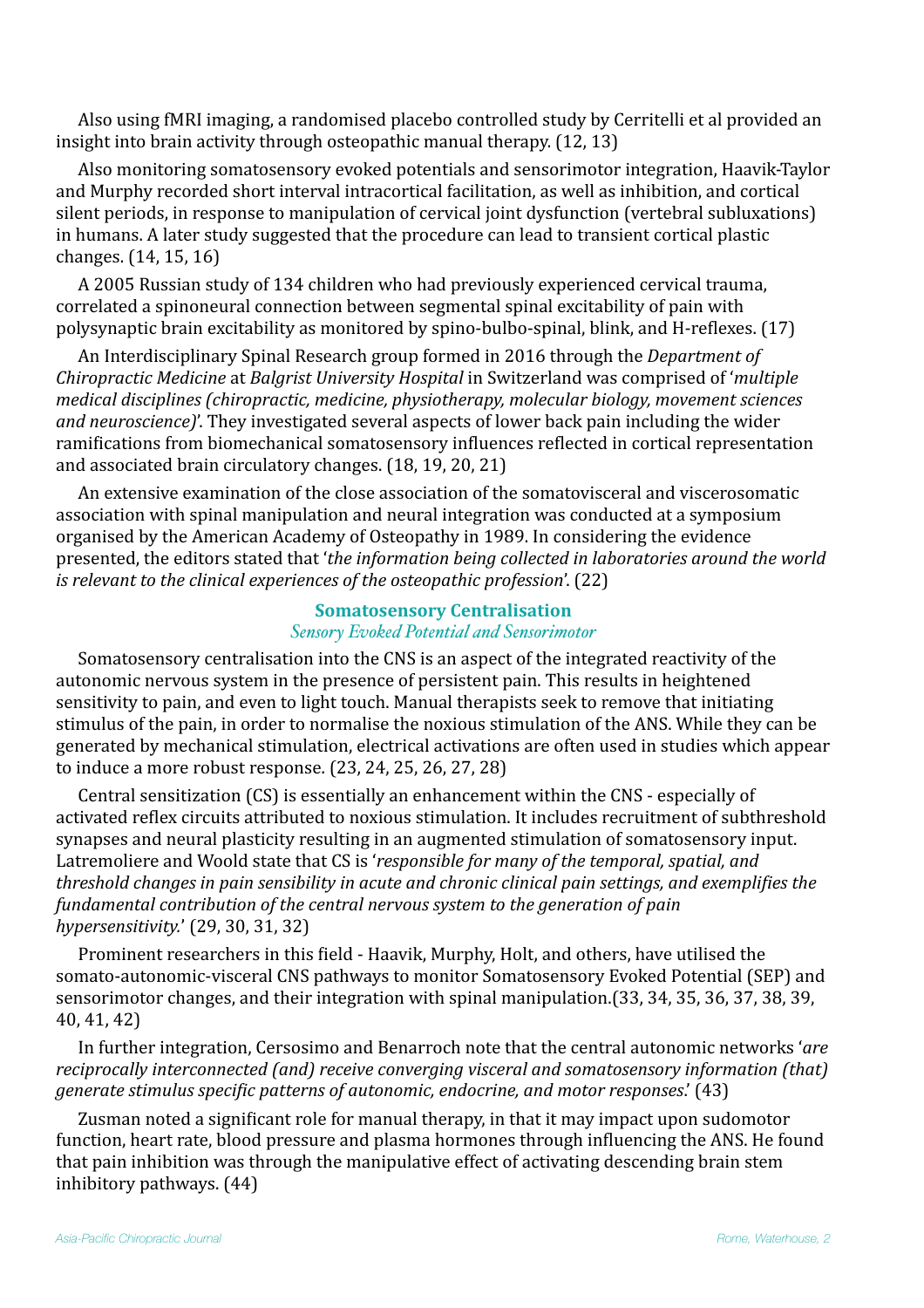As SEPs and sensorimotor reflexes involve brain connectivity, they can be monitored by electromagnetic evaluation which can be reflected in EEG changes. It was noted that abnormal SEPs can arise from dysfunction of a range of innervated structures such as spinal articulations, nerve roots and the trigeminal nerve. They can also involve afferent neural tracts through the periacqueductal gray region (PAG) where one of its roles is nociceptive inhibition. (45, 46, 47, 48, 49)

As well as relieving a somatic irritant, a 1995 study by Wright indicated that cervical mobilisation may activate descending inhibitory nociceptive pathways from the dorsal periaqueductal gray area of the midbrain (dPAG). These findings were supported by Sterling and colleagues in 2001. They noted excitation of the sympathetic nervous system, as well as a contrary response between the deep and superficial neck flexors. This concept has subsequently been noted by Haavik and colleagues and also by Falco and colleagues, through cervical facet anaesthetic blocks. (14, 15, 50, 51, 52, 53, 54, 55, 56, 57, 58, 59, 60, 61)

In 1984 after labelling both the splanchnic as well as the intercostal nerves, Pierau and colleagues were able to demonstrate somatovisceral neural integration in a cat. They demonstrated splanchnic and intercostal nerve convergence in the dorsal root ganglia, and through the ventral and lateral horns of the lower dorsal spinal cord.  $(62)$ 

Kimura and Sato state that '*Somatic sensory information from the skin, muscles and joints is transmitted to the central nervous system (CNS) by somatic afferent nerves and induces sensation, emotion and reflex responses of motor and autonomic functions*.' They also proposed that somatoautonomic reflex responses tend to explain the efficacy of spinal manipulation, physiotherapy, acupuncture and moxibustion. (36, 42, 63, 64, 65, 66, 67, 68, 69, 70, 71, 72, 73, 74)

In a physiotherapy study, Bialosky et al suggest that manual manipulative intervention '*initiates a cascade of neurological responses ...* which are then responsible for the clinical outcomes.' (75)

## **Cerebellum**

Functional cerebellar changes associated with manipulative care have also been noted. In 2013, Daliqadu and colleagues interpreted readings from transcranial magnetic stimulation of the cerebellum following neck manipulation. They monitored motor sequence learning interventions to demonstrate a decrease in cerebellar inhibition and improved task performance. They enlisted 10 subclinical neck pain subjects and compared the findings with 10 healthy controls in the study. (76)

Haavik and Murphy demonstrated that even subclinical neck pain can affect joint position sense of the elbow – then further, that position accuracy improved following adjustments of the cervical subluxations. (33, 35, 77, 78, 79, 80, 81, 82, 83, 84, 85, 86, 87)

#### **Thalamus**

An indication of the influence of spinal manipulation on the rat thalamus was reported by Reed and colleagues in 2014 and again in 2017. This collaborative medical-chiropractic research indicated that manipulation of the lumbar spine may suppress *submedius* and *lateral neuronal activity* in the thalamus, where it may be a factor in pain modulation before nociceptive input reaches the cortex. Similar research was undertaken by others, and found to affect thalamic regions following stimulation from either acupuncture or morphine.

Other central connections of somatovisceral reflexes may involve neural plasticity with the thalamus. For instance, in 1985 a study by Vaganian et al demonstrated somatovisceral integration through somatic afferent stimulation (in cats). They found it to be inhibitory and potentially involved the thalamus.  $(3, 88, 89, 90)$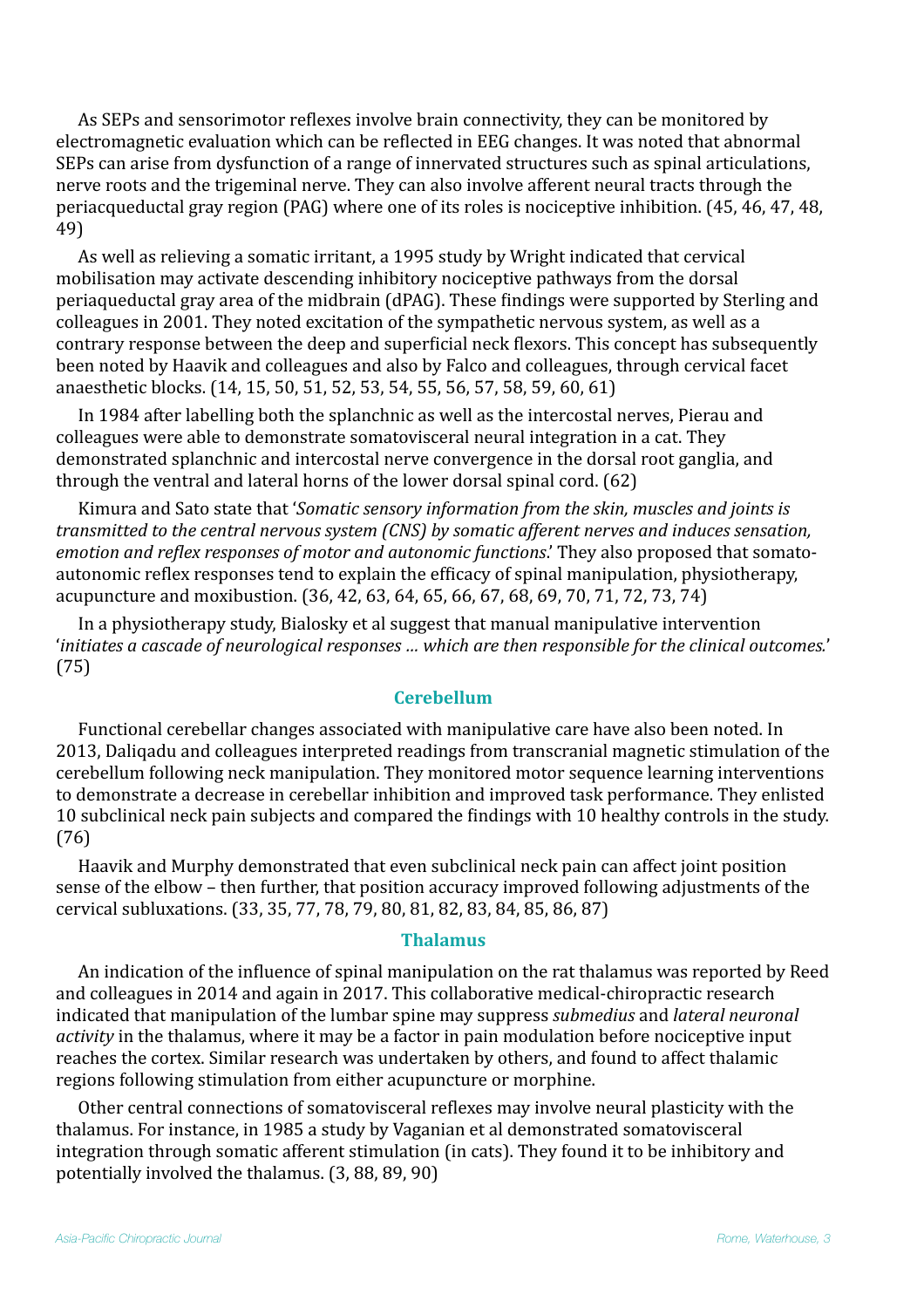## **Nociception**

Nociceptive input to the ANS constitutes interoception as a physiological condition of the entire body, not just the viscera. Amongst other etiological factors to consider with this are the duration, severity, and anatomical location of the noxious input. In addition, research as to the chronicity of subtle (mild) nociceptive neural irritation upon target structures over extensive periods of time, may provide insight into the development of clinical signs of organ dysfunction which in turn may eventually lead to pathological tissue changes.  $(91, 92, 93)$ 

Rather extensive autonomic changes have been noted resulting from musculoskeletal pain. These include; autonomic dysregulation, altered pain processing, modulation involving the adrenergic pathway, and catecholamine responses. A physiological response to somatic pain has been shown to affect heart rate, blood pressure, and heart rate variability. (94, 95, 96, 97)

Pain of mechanical spinal origin or degrees of it may be the most common source of aberrant sensory input in somato-autonomic reflexes. As such, mechanical back pain must be a frequent stimulator of somatosensory input to the ANS, affecting other activated ANS reflex functions of innervated structures.

A further ANS irritant could be the chemical and thermal nociceptive input of inflammation involving disturbed articulations, commonly presented for manipulative therapy. As a protopathic mechanism, it becomes an important and convenient diagnostic aid. As pain activates somatosensory and somatovisceral reflex pathways, its removal would represent a raison d'etre for the manipulative sciences. Budgell states that '*Pain in general, and perhaps spinal pain in particular, is capable of eliciting changes in visceral function which can be distressing and even dangerous*.' (98, 99)

Relief from spinal pain including cervicalgia, headaches, and radicular pain extending from the spine, are two of the more common conditions addressed by manipulation. The neurology of this pain however is heterogeneous. It is a further example of somato-autonomic interface as to the potential influence of spinal manipulation. Benarroch states that *'the interaction between the* nociceptive and the autonomic systems are complex, and involve a variety of central antinociceptive, autonomic, emotional, and behavioural control mechanisms...and could provide the basis for *innovative pharmacological, physical, and behavioural therapy approaches.'* (100, 101, 102, 103, 104)

In light of recent concerns over opioid addiction, it is possible that greater attention should be afforded to the physical, and behavioural model of pain management. This could be in the form of conservative initial triage for analgesic care and its broader somatosensory ramifications. (105, 106)

The analgesic effects of manual therapy were also reviewed by Vigotsky and Bruhns in 2015. They noted that different forms of manual therapy resulted in different analgesic effects and different mechanisms, but all elicit a neurophysiological response. (107)

If somatic nociceptive activation from disturbance of vertebral articulations can activate ANS reflexes, they may then have the potential to adversely affect visceral function through noxious somatovisceral reflexes. It would then seem feasible to expect that removal of the noxious stimulus to ameliorate or moderate the activated pathophysiologic somatovisceral reflexes would lead to a normalisation of those same reflexes. Burton and colleagues state that *The sympathetic nervous system is inherently involved in a host of physiological responses evoked by noxious* stimulation. Experimental animal and human models demonstrate a diverse array of heterogeneous *reactions to nociception.'* (108, 109)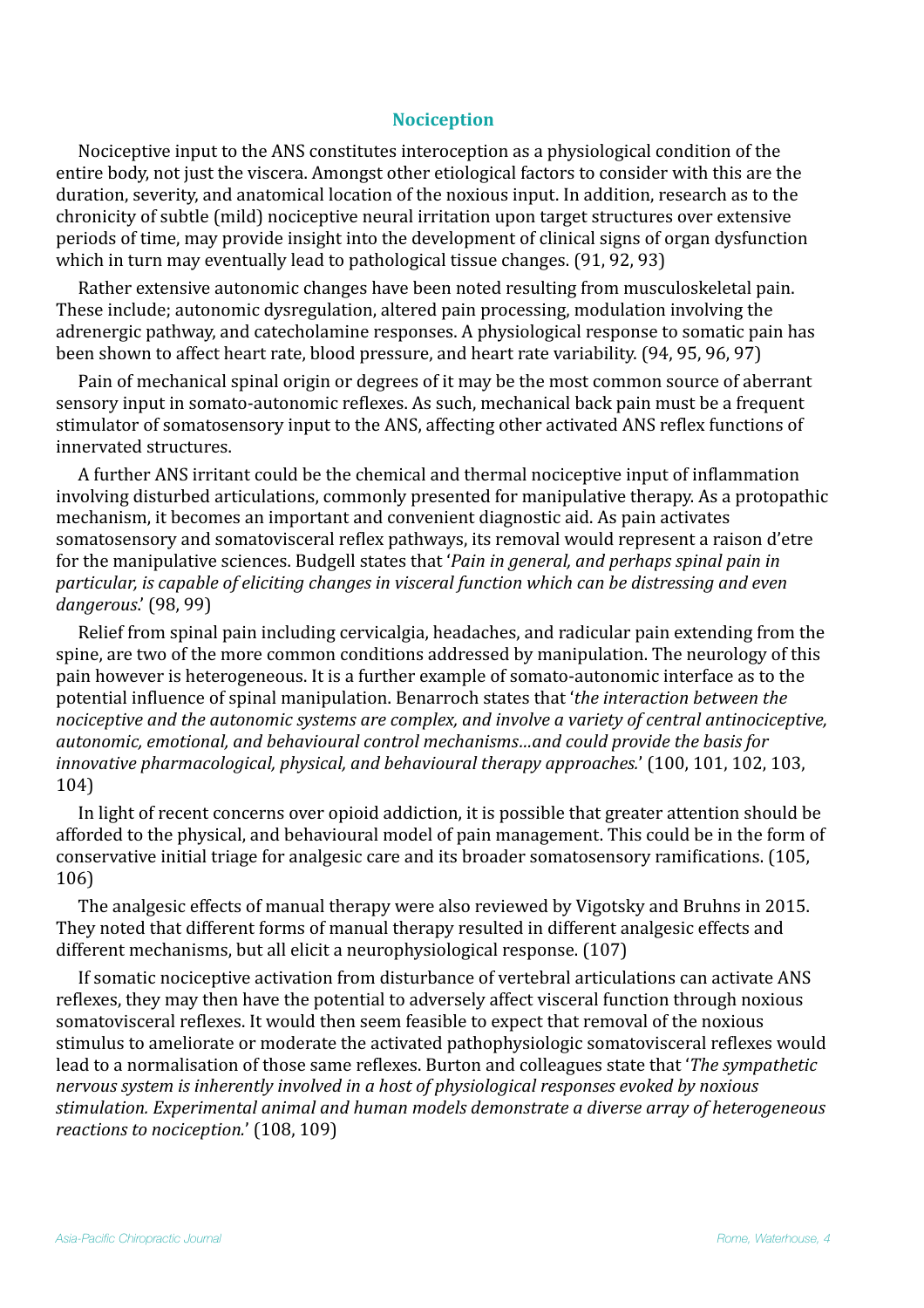#### **Proprioception - sensorimotor**

Proprioception (kinesthesia) provides one of the body's most extensive sensory inputs for position sense and movement. It provides both conscious and subconscious position awareness, and is protopathic in nature. Mechanical disturbance of vertebral articulation can affect proprioception through the ANS - dyskinesthesia. This proprioceptive disturbance may be monitored in clinical testing. Evidence also indicates that such ANS disturbances may be moderated by addressing the vertebral dysfunction of the somatic-mechanical input, through manual corrective spinal manipulation.

Proprioception afferent input is supplied from Group I and II sensory neurons. Posturally, there is critical input of position from these mechanoreceptors in paravertebral muscles and articulations. Optimal proprioception is essential for equilibrium. It is a major consideration in preventing falls, particularly in older patients. Consequently aberrant proprioceptive feedback from disturbed joints may lead to balance and co-ordination problems. (69, 77, 110, 111, 112, 113, 114, 115, 116)

In noting that proprioception is also derived from muscle and other soft tissue structures, as well as vision and vestibular input. Swinkels suggested that proprioception could be disturbed by degenerative spinal articulations, due to the resultant lack of physiological proprioceptive input from the normal articular structures.  $(117, 118)$ 

Apart from nociception, a noxious somatosensory barrage may also arise from other disturbed mechanoreceptors from involved structures including - *Pacinian corpuscles* (pressure receptors), *Meissner corpuscles* (movement of pressure), *Merkel cells* (light touch), *Golgi tendon organs* (proprioception) and *muscle spindles* (stretch); all combining to register an awareness of proprioception. Chronic stimulation of these structures has been demonstrated to affect ANS activity. Zimny stated that articular tissue comprises *Ruffini-like receptors* (pressure), Golgi tendon organs, and *Pacinian-like corpuscles* (pressure) are found in the joint capsules, ligaments and cartilage, in addition to free nerve endings. These disturbances can be reflected in aberrant proprioception activities. (40, 77, 119, 120, 121, 122, 123, 124, 125, 126, 127, 128)

#### **Sudomotor**

Somatosympathetic reflexes may also be monitored through superficial temperature and sweat gland activity, in regions where it correlates with mechanically disturbed segmental spinal influence. (129, 130, 131, 132, 133, 134)

Significantly, and in confirmation of the potential for vertebrogenic conditions, Sato, Sato, and Schmidt revealed that 'the existence of spinal centres for somato-autonomic reflexes had been *denied until quite recently'.* (135) General adoption of the possible principles contained in this statement seemed confined primarily to chiropractic and osteopathy.

## **Conclusion**

In essence, the reduction of noxious somatic afference originating from these neural beds in disturbed vertebral facets (subluxation), would seem to have the potential to moderate ANS associated pathophysiological reflex influence which may be linked to visceral dysfunction.



Peter Rome DC (ret), FICC [cadaps@bigpond.net.au](mailto:cadaps@bigpond.net.au)

**John D Waterhouse** DC, FACC Private practice, Melbourne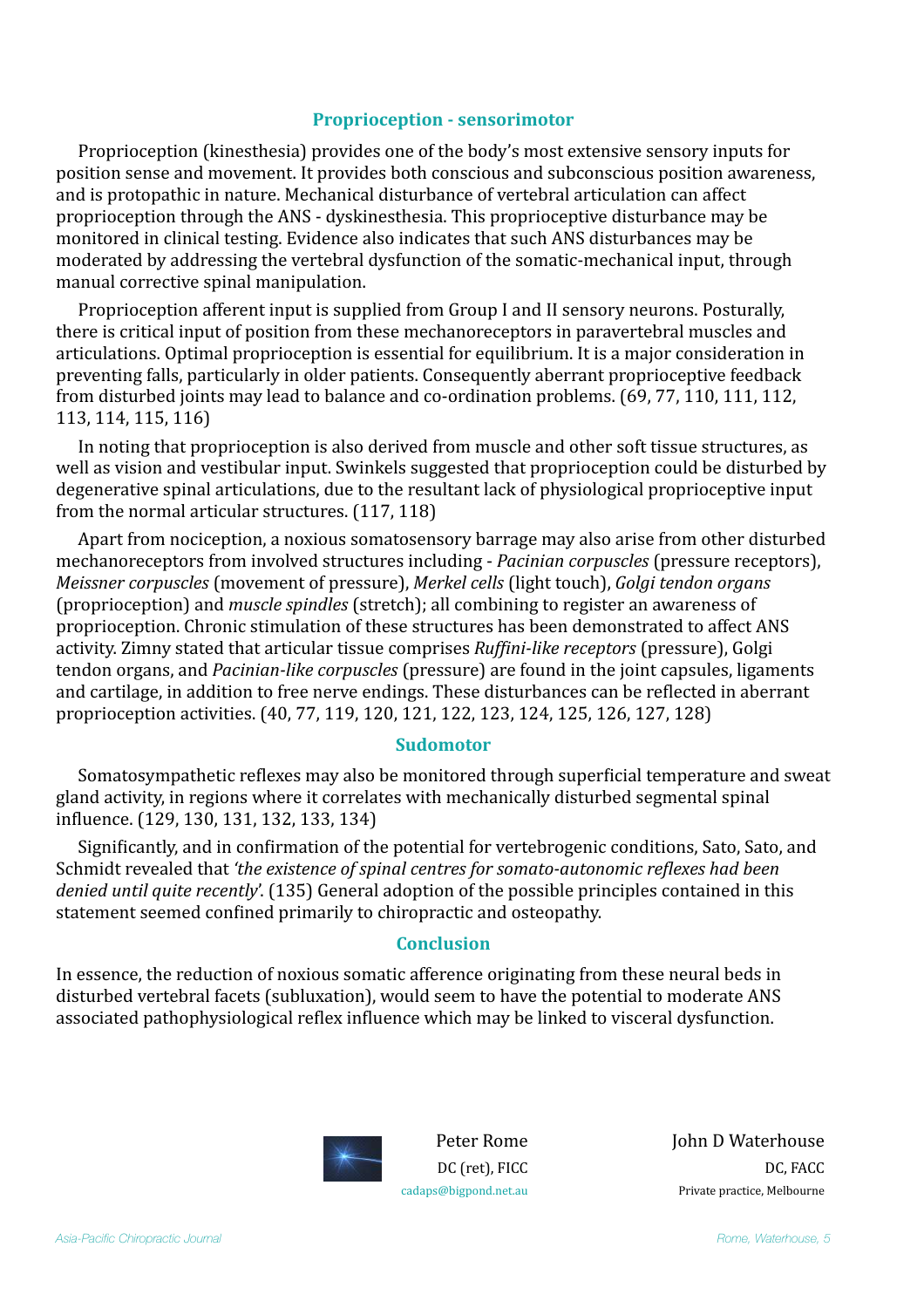*Cite:* Rome P. Waterhouse JD. Neurodynamics of vertebrogenic somatosensory activation and Autonomic Reflexes - a review: Part 3 A central connection. Asia-Pacific Chiropr J. 2021;1.4. URL [apcj.net/papers-issue-2-4/](http://apcj.net/papers-issue-2-4/#RomeWaterhousePart3CentralConnection) [#RomeWaterhousePart3CentralConnection](http://apcj.net/papers-issue-2-4/#RomeWaterhousePart3CentralConnection)

#### **References**

- 1. Sollmann A. Funktionsänderungen des zwischenhirns durch manipulative wirbelsäulentherapie. [Functional changes in the diencephalon brought about by manipulative vertebral therapy.] Hippocrates 1958;29(7):202-204. (German) (Pubmed extract)
- 2. Sollman AH. [Disturbed spinal kinematics.] Zbl Chir 1960;85:1154-60. (German)
- 3. Cauwenbergs P. Vertebral subluxation and the autonomic nervous system. In: Gatterman MT Ed. Foundations of chiropractic subluxation. 2nd ed. St Louis, Elsevier; 2005;305-336
- 4. Patterson MM, Howell JN. Editors. The central connection: somatovisceral/viscerosomatic interaction. Proceedings of the 1989; Am Osteop Acad Symposium; Athens, Ohio. University Classics. 1992.
- 5. Margach RW, Chiropractic functional neurology: an introduction. Integr Med (Encinitas). 2017;16(2):44-45.
- 6. Carrick FR. Changes in brain function after manipulation of the cervical spine. J Manipulative Physiol Ther 1997;20(8):529-545. https:// carrickinstitute.com/
- 7. Daubeny N, Carrick FR, Melillo RJ, Leisman G. Effects of contralateral extremity manipulation on brain function. Int J Disabil Hum Dev. 2010;9(4):269-273.
- 8. Sparks C, Cleland. Elliot JM, Liu W-C. Using functional magnetic resonance imaging to determine if cerebral hemodynamic responses to pain challenge following thoracic spine thrust manipulation in healthy individuals. J Orthop Sports Phys Ther. 2013;43(5):340-8.
- 9. Sparks C, Liu WC, Cleland JA, et al. Functional magnetic resonance imaging of cerebral hemodynamic responses to pain following thoracic thrust manipulation in individuals with neck pain: a randomised trial. J Manipulative Physiol Ther. 2017;40(9):625-634.
- 10. Malisza KL, Gregorash L, Turner A, et al. Functional MRI involving painful stimulation of the ankle and the effect of physiotherapy joint mobilisation. Magn Reson Imaging. 2003;21(5):489-496.
- 11. Henderson LA, Macefield VG. Functional imaging of the human brainstem during somatosensory input and autonomic output. Frontiers Human Neurosci. 2013;7:1-8
- 12. Cerritelli F, Chiacchiaretta P, Gumbi F, et al. Effects of manual approaches with osteopathic modality on brain correlates of interoception: an fMRI study. J Vert Subluxation Res. 2020; May 28:79-92
- 13. Gyer G, Inklebarger MJ, Tedla J. Spinal manipulation therapy: is it all about the brain? A current review of the neurophysiological effects of manipulation. J Integr Med. 2019;17(5):328-37. doi: 10.1016/j.joim.2019.05.004.
- 14. Haavik-Taylor H, Murphy B. Cervical spine manipulation alters sensorimotor integration: a somatosensory evoked potential study. Clin Neurophysiol. 2007;118(2):391-402
- 15. Haavik-Taylor H, Murphy B. Altered sensorimotor integration with cervical spine manipulation. J Manipulative Physiol Ther. 2008;31(2):115-126
- 16. Robinault L, Holobar A, Crémoux S, et al. The effects of spinal manipulation on motor unit behaviour. Brain Res. 2021;11(1):105. doi: 10.3390/brainsci11010105.<https://pubmed.ncbi.nlm.nih.gov/33466707/>
- 17. Liev AA, Scorobogach MI, Kulkovsky BT. Suprasegmental and segmental activity of the cerebrum and spinal brain in myofascial pain syndrome of children with consequences of patrimonial trauma to the cervical spine. Manual Therapy. [Мануальная Терапия] 2005. [http://www.mtj.ru/mtj\\_2005\\_english\\_summary\\_1.pdf](http://www.mtj.ru/mtj_2005_english_summary_1.pdf). (Abstract)
- 18. Integrative Spinal Research [ISR]. Dept of Chiropr Med, Balgrist University Hospital, Switzerland. http://painresearch.ch/index.php
- 19. Hotz-Boendermaker S, Marcar VL, Meier ML, Boendermaker B, Humphreys BK. Reorganization in secondary somatosensory cortex in chronic low back pain patients. Spine 2016; 41(11):E667-73.
- 20. Vrana A, Meier ML, Hotz-Boendermaker S, Humphreys BK, Scholkmann F. Different mechanosensory stimulations of the lower back elicit specific changes in hemodynamics and oxygenation in cortical sensorimotor areas-A fNIRS study. Brain Behavior 2016;6(12):e00575
- 21. Boendermaker B, Meier ML, Luechinger R, Humphreys BK, Hotz-Boendermaker S. The cortical and cerebellar representation of the lumbar spine. Human Brain Mapping. 2014;35(8):3962–3971.
- 22. Patterson MM, Howell JN. (4). p XI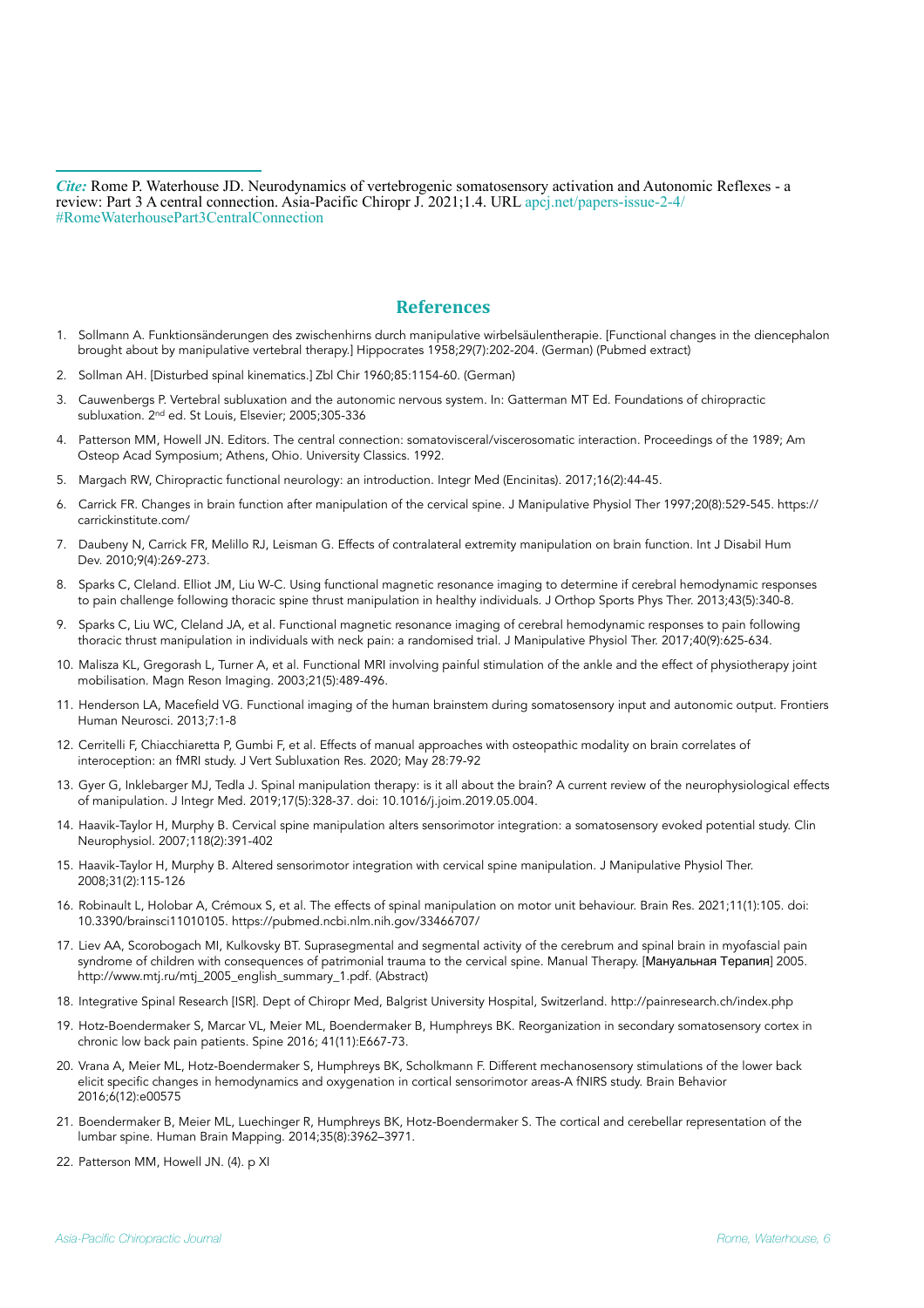- 23. Hobbs SF, Chandler MJ, Bolser DC, Foreman RD. Segmental organisation of visceral and somatic input onto C3-T6 spinothalamic tract cells of the monkey. J Neurophysiol 1992;68(5):1575-1588.
- 24. Patterson MM, [Steinmetz JE](https://neurotree.org/beta/publications.php?pid=1559). Long-lasting alterations of spinal reflexes: A potential basis for somatic dysfunction. Manual Medicine. 2: 38-42.
- 25. McAllister MJ. What is central sensitization? Institute for Chronic Pain. http://www.instituteforchronicpain.org/understanding-chronicpain/what-is-chronic-pain/central-sensitization May 29, 2017
- 26. Foreman RD. The functional organisation of visceral and somatic input to the spinothalamic system. (4 p 178-207)
- 27. Johnston WL. Osteopathic clinical aspects of somatovisceral interaction. (4 p30-46)
- 28. Legatt AD, Benbadis SR. General principles of somatosensory evoked potentials. Medscape. Drugs and Diseases. Dec, 2014. [https://](https://emedicine.medscape.com/article/1139906-overview) [emedicine.medscape.com/article/1139906-overview](https://emedicine.medscape.com/article/1139906-overview)
- 29. Latremoliere A, Woolf CJ. Central sensitization: a generator of pain hypersensitivity by central neural plasticity. J Pain. 2009;10(9):895-926
- 30. Woolf CJ. Central sensitization: implications for the diagnosis and treatment of pain. Pain. 2011;152(3 Suppl):S20S15. Doi: 10.1016/ j.pain.2010.09.030
- 31. Haavik-Taylor H, Murphy B. Cervical spine manipulation alters sensorimotor integration: a somatosensory evoked potential study. Clin Neurophysiol. 2007;118(2):391-402.
- 32. Zaferea J, Deschenes BK. The role of spinal manipulation in modifying central sensitization. J Applied Biobehav Research. 2015;20(2): DOI: 10.1111/jabr.12033
- 33. Baarbé JK, Holmes MW, Murphy HE, Haavik H, Murphy BA. Influence of subclinical neck pain on the ability to perform a mental rotation task: a 4-week longitudinal study with a healthy control group comparison. J Manipulative Physiol Ther. 2016;39(1):23-30.subclinical
- 34. Dishman JD, Ball KA, Burke J. Central motor excitability changes after spinal manipulation: a transcranial magnetic stimulation study. J Manipulative Physiol Ther. 2002;25(1):1-9.
- 35. Haavik H, Murphy B. The role of spinal manipulation in addressing disordered sensorimotor integration and altered motor control. Electrophys Kinesiol. 2012;22(5):768-776 used later also
- 36. Haavik H, Niazi IK, Holt K Murphy B. Effects of 12-weeks of chiropractic care on central integration of dual somatosensory input in chronic pain patients: a preliminary study. J Manipulative Physiol Ther. 2017;40(3):127-138.
- 37. Haavik-Taylor H, Holt K,Murphy B. Exploring the neuromodulatory effects of the vertebral subluxation and chiropractic care Chiropr J Aust. 2010;40(1):37-44
- 38. Haavik-Taylor H, Murphy B. Altered sensorimotor integration with cervical spine manipulation. J Manipulative Physiol Ther. 2008;31(2):115-126
- 39. Haavik-Taylor H, Murphy B. Cervical spine manipulation alters sensorimotor integration: a somatosensory evoked potential study. Clin Neurophysiol. 2007;118(2):391-402 CORTICAL
- 40. Holt KR, Haavik H, Lee AC, Murphy D, Elley CR. Effectiveness of chiropractic care to improve sensorimotor function association with falls risk in older people: a randomised controlled study. J Manipulative Physiol Ther. 201639(4):267-278.
- 41. Lelic D, Niazi IK, Holt K, et al. Manipulation of dysfunctional spinal joints affects sensorimotor ion in the prefrontal cortex: a brain source localization study. Neural Plast. 2016:3704964.doi: 10.1155/2016/3704964.
- 42. Taylor HH, Murphy B. Altered central integration of dual somatosensory input after cervical spine manipulation. J Manipulative Physiol Ther. 2010;33(3):178-188.
- 43. Cersosimo MG, Benarroch EE. Central control of autonomic function and involvement in neurodegenerative disorders. Handb Clin Neurol. 2013;117:45-57. doi: 10.1016/B978-0-444-53491-0.00005-5.
- 44. Zusman M. Mechanism of mobilization. Physical Ther rev 2011;16(4):233-236.Behbehani MM. Functional characteristics of the midbrain periacquaductal gray. Prog Neurobiol. 1995;46(6):575-605.
- 45. Legatt AD, Benbadis SR. General principles of somatosensory evoked potentials. Medscape. [http://emedicine.medscape.com/article/](http://emedicine.medscape.com/article/1139906-overview) [1139906-overview](http://emedicine.medscape.com/article/1139906-overview). 2014
- 46. Anguera JA, Seider RD, Gehring WJ. Changes in performance monitoring during sensorimotor adaption. J Neurophysiol. 2009;102(3):1868-1879.
- 47. Sterling M, Jull G, Wright A. Cervical mobilisation: concurrent effects on pain, sympathetic nervous system activity and motor activity. Man Ther. 2001;6(2):72-81.
- 48. Barwell R. Long A, Byers A, Schisler C. A four case study: the effect of chiropractic adjustment on the brain wave pattern as measured by QEEG. Summarising an additional 100 (approximately) cases over a three year period. The Chiropr J. [http://](http://www.torquerelease.com.au/Effect-of-Chiropractic-adjustment-on-brain-wave-pattern.pdf) [www.torquerelease.com.au/Effect-of-Chiropractic-adjustment-on-brain-wave-pattern.pdf.](http://www.torquerelease.com.au/Effect-of-Chiropractic-adjustment-on-brain-wave-pattern.pdf) 2008
- 49. Lelic D, Niazi IK, Holt K, et al. Manipulation of dysfunctional spinal joints affects sensoriomotor integration in the pre-frontal cortex: as brain source localisation study. Neural Plasticity. 2016:3704964. doi: 10.1155/2016/3704964.
- 50. Budgell B, Sato A. Modulations of functions by somatic nociceptive inputs. Prog Brain Res. 1996; 113:535-539.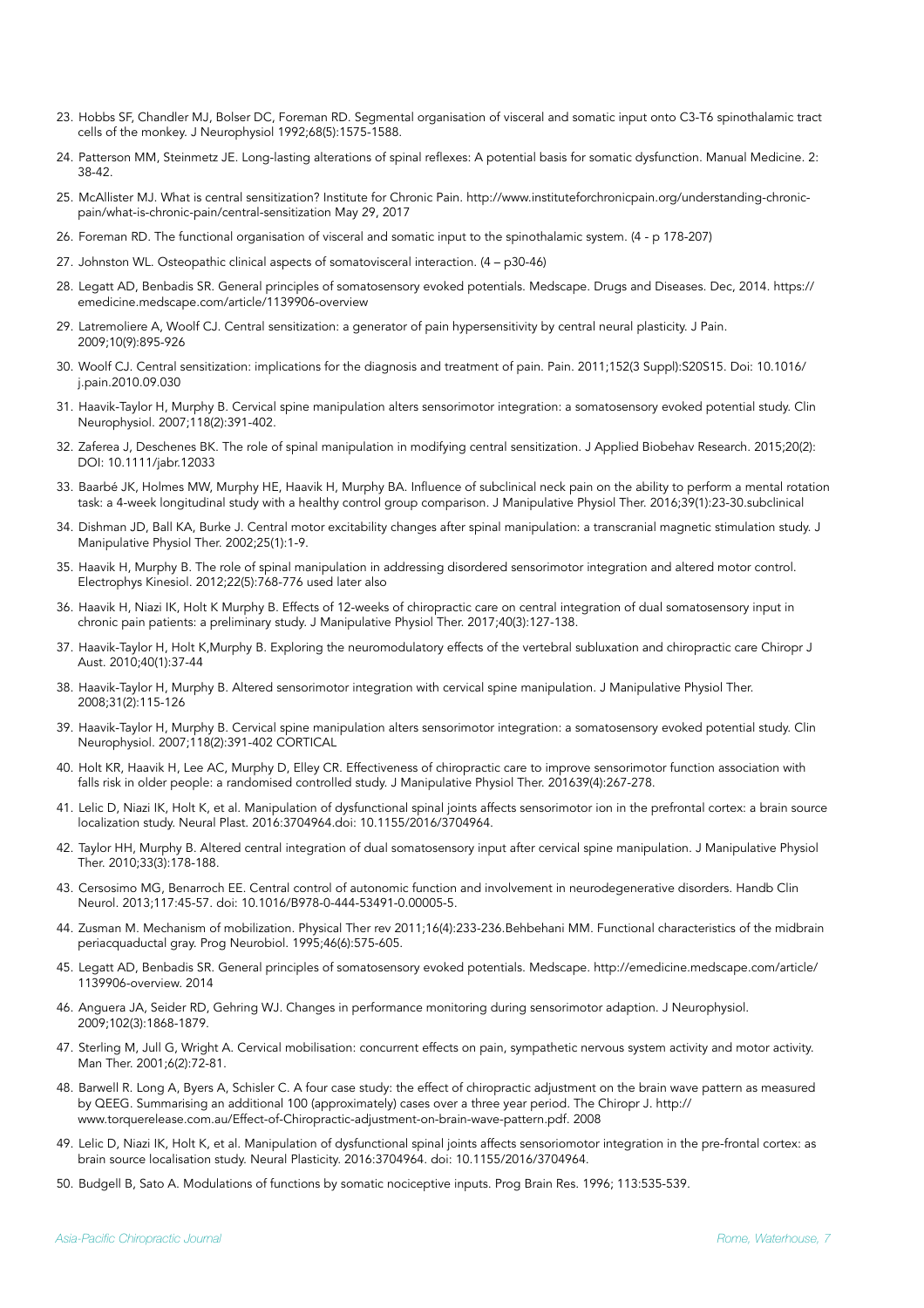- 51. Burton AR, Fazalbhoy A, Macefield VG. Sympathetic responses to noxious stimulation of muscle and skin. Front Neurol. 2016;30(7):109. doi: 10.3389/fneur.2016.00109.
- 52. Cleland JA, Childs JD, McRae M, Palmar JA, Stowell T. Immediate effects of thoracic manipulation in patients with neck pain: a randomized clinical trial. Man Ther. 2005;10(2):127-135.
- 53. Coronado RA, Gay CW, Bialosky JE, et al Changes in pain sensitivity following spinal manipulation: a systematic review and metaanalysis. J Electromy Kinesiol. 2012;22(5):752-767.
- 54. Falco F, Erhart S, Wargo BW, et al. Systematic review of diagnostic utility and therapeutic effectiveness of cervical facet joint interventions. Pain Physic 2009;12(2):323-344.
- 55. Fazalbhoy A, Birznieks I, Macefield VG. Individual differences in the cardiovascular responses to tonic muscle pain: parallel increases or decreases in muscle sympathetics nerve activity, blood pressure and heart rate. Exp Physiol. 2012;97(10):1084-1092.
- 56. Jinkins JR, Whittemore AR, Bradley WG. The anatomical basis of vertebral pain and autonomic syndrome associated with lumbar disc extrusion. Am J Roentg June 1989;152(6):1277-1289.
- 57. Sterling M, Jull G, Wright A. Cervical mobilisation: concurrent effects on pain, sympathetic nervous system activity and motor activity. Man Ther. 2001;6(2):72-81
- 58. Teodorczyk-Injeyan JA, Injeyan HS, Ruegg R. Spinal manipulative therapy reduces inflammatory cytokines but not substance P production in normal subjects. J.Manipulative Physiol Ther. 2006;29:14–21.
- 59. Vernon HT, Dhami MS, Howley TP, Annett R. Spinal manipulation and beta-endorphin: a controlled study of the effect of a spinal manipulation on plasma beta-endorphin levels in normal males. J Manipulative Physiol Ther. 1986;9:115–123.
- 60. Vicenzino B, Collins D, Benson H, Wright A. An investigation of the interrelationship between manipulative therapy-induced hypoalgesia and sympathoexcitation. J Manipulative Physiol Ther. 1998;21:448–453.
- 61. Wright, A. Hypoalgesia post-manipulative therapy: a review of a potential neurophysiological mechanism. Man Ther. 1995;1:11–16.
- 62. Pierau FK, Fellmer G, Taylor DC. Somato-visceral convergence in cat dorsal root ganglion neurons demonstrated by double labelling with fluorescent tracers. Brain Res. 1984;321(1):63-70.
- 63. Kimura A, Sato A. Somatic regulation of autonomic functions in anesthetized animals neural mechanisms of physical therapy including acupuncture. Jpn J Vet Res. 1997;45(3):137-145.
- 64. Sato A, Sato Y, Schmidt RF. The impact of somatosensory input on autonomic functions.. In: Reviews of Physiology Biochemistry and Pharmacology. Blaustein MP et al Eds. Springer-Verlag, Berlin. 1997;v130.
- 65. Sato A. Neural mechanisms of somatosensory regulation of catecholamine secretion from the adrenal gland. Adv Biophys. 1987;23:39-80.
- 66. Haavik-Taylor H, Murphy B. Altered central integration of dual somatosensory input after cervical spine manipulation. 2008;33(3):178-188.
- 67. Haavik-Taylor H, Murphy B. The effects of spinal manipulation on central integration of dual somatosensory input observed after motor training: a crossover study. J Manipulative Physiol Ther. 2010;33(4):261-272.
- 68. Haavik H, Niazi IK, Holt K, Murphy B. Effects of 12 weeks of chiropractic care on central integration of dual somatosensory input in chronic pain patients: a preliminary study. J Manipulative Physiol Ther. 2017'40(3):127-138
- 69. Pickar JG, Bolton PS. Spinal manipulative therapy and somatosensory activation. J Electrophys Kinesiol. 2012;22(5):785-794
- 70. Gu H. [Observations on somatosensory evoked potential changes before and after traditional manipulation for cervical radiculospondylosis.] Zhong Xi Yi Jie He Za Zhi 1986;6(12):734-736. (Chinese) PMID 2951026
- 71. Haker E. Egekvist H., Bjerring P. Effect of sensory stimulation (acupuncture) on sympathetic and parasympathetic activities in healthy subjects. J. Auton. Nerv. Syst. 2000;79: 52–59. 10.1016/S0165-1838(99)00090-9.
- 72. Desmedt JE. Critical neuromonitoring at spinal and brainstem levels by somatosensory evoked potentials. Cent Nerv Syst Traume. 1985;2(3):169-186.
- 73. Heiskari M, Tolonen U, Kovala T et al. Somatosensory evoked potentials to posterior tibial nerve stimulation in cervical radiculopathy and radiculomyelopathy. Neuro Orthop 1988;5(2):78-82.
- 74. Capria MP. Somatosensory neurological evaluation of chiropractic manipulation. J Chiro Research & Clin Investigation 1990;6(3):56-58.
- 75. Bialosky JE, Bishop MD, Price DD, Robinson ME, George SZ. The mechanisms of manual therapy in the treatment of musculoskeletal pain: a comprehensive model. Man Ther 2009;14(5):531-538.
- 76. Daligadu J, Haavik H, Yielder PC, Baarbé J, Murphy B. Alterations in cortical and cerebellar motor processing in subclinical neck pain patients following spinal manipulation. J Manipulative Physiol Ther. 2013;36(8):527-537
- 77. Haavik H. Murphy B. Subclinical neck pain and the effects of cervical manipulation on elbow joint position sense. J Manipulative Physiol Ther. 2011;34(2):88-97
- 78. Farid B, Yielder P, Holmes M, Haavik H, Murphy BA. Association of subclinical neck pain with altered multisensory integration at baseline and 4-week follow-up relative to asymptomatic controls. J Manipulative Physiol Ther. 2018;41(2):81-81.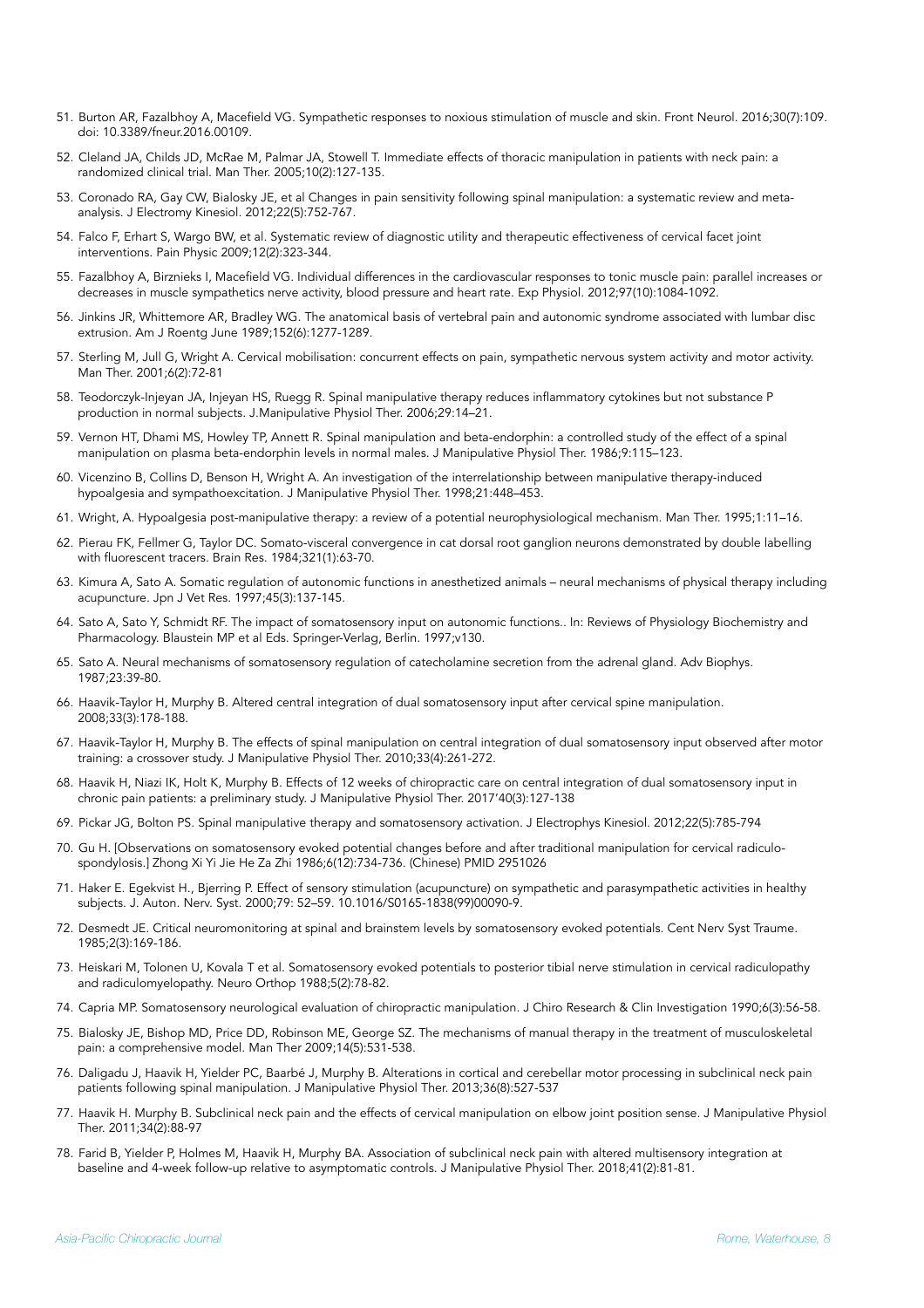- 79. Kelly D, Murphy B, Backhouse D. Use of a mental rotation reaction-time paradigm to measure the effects of upper cervical adjustments on cortical processing: a pilot study. J Manipulative Physiol Ther 2000;23:246-251.
- 80. Luke M. Subclinical neck pain impairs cognitive ability which can be improved by chiropractic treatment: a four week longitudinal study with a healthy control group comparison. Internat'l Conference Pain Research and Management. (See also J Pain Relief. DOI[:10.4172/2167-0846.C1.012](https://doi.org/10.4172/2167-0846.C1.012))
- 81. Romero E. The cerebellum and central dysdiadokinesia. Dynamic Chiropr 2009;27(7). https://www.dynamicchiropractic.com/mpacms/ dc/article.php?id=53708
- 82. Sergent A. Chiropractic management of a patient with cerebellar atrophy. [Case Report]. Chiropr J Aust 2017'45"175-183.
- 83. O'Sullivan PB, Burnett A, Floyd AN, et al. Lumbar repositioning deficit in a specific low back pain population. Spine 2003;28(1):1074-79
- 84. Reed WR, Pickar JG, Sozio RS, Long CR, Effect of spinal manipulation thrust magnitude on trunk mechanical activation thresholds of lateral thalamic neurons. J Manipulative Physiol 2014;37(5):277-286. Earlier
- 85. Reed WR, Cranston JT, Onifer SM, Sozio RS. Decreased spontaneous activity and altered evoked nociceptive response of rat thalamic submedius neurons to lumbar vertebra thrust. Exp Brain Res 2017;235(9):2883-2892
- 86. Yang SW, Follett KA, Piper JG, Ness TJ. The effect of morphine on responses of mediodorsal thalamic nuclei and nucleus submedius neurons to colorectal distension in the rat. Brain res 1998;779(1-2):41-52
- 87. Liu X. [The modulation of cerebral cortex and subcortical nuclei on NRM and other role in acupuncture analgesia]. Zhen Ci Yan Jiu 1996;21(1):4-11 (English extract)
- 88. Vaganian LG, Bagdasarian RA, Karapetian DS. [Neuronal organization of somatovisceral afferent systems of the centromedian area of the thalamus]. Fiziol Zh SSSR Im I Sechanova. 1985;71(1):72-79. (Abstract only)
- 89. Boal RW, Gillette RG. Central neuronal plasticity, low back pain and spinal manipulative therapy. J Manipulative Physiol Ther. 2004;27(5):314-326.
- 90. Gay CW. Immediate changes after manual therapy in resting state functional connectivity as measured by functional magnetic resonance imaging in participants with induced low back pain. J Manipulative Physiol Ther. 2014;37(9):614-627.
- 91. Cortelli P, Giannini G, Favoni V, Cevoli S, Pierangeli G. Nociception and the autonomic nervous system. Neurol Sci 2013;34 (Suppl 1):S41-46
- 92. Hamunen K, Kontinen V, Hakala E, Talke P, Paloheimo M Kalso E. Effect of pain on autonomic nervous system indices derived from photoplethysmography in health volunteers. Brit J Anaesth. 2012;108(5):838-844.
- 93. Schlereth T, Birklein F. The sympathetic nervous system and pain. Neuro Molec Med 2008;10(3):141-147
- 94. Diatchenko L, Fillingim RB, Smith SB, Maixner W. The phenotypic and genetic signatures of common musculoskeletal pain conditions. Nat Rev Rheumatol 2013;9(6):340-350
- 95. Crofford L J. Chronic pain: where the body meets the brain. Trans Am Clin Climatol Assoc. 2015;126:167-183.
- 96. Appelhans BM, Luecken LJ. Heart rate variability and pain: associations of two interrelated homeostatic processes. Biol Psychol 2008'77(2):174-182.
- 97. Koenig J, Jrczok MN, Ellis RJ, Hillecke TK, Thayer JF. Heart rate variability and experimentally induced pain in healthy adults: a systematic review. Eur J Pain 2014;18(3):301-314
- 98. Woolf CJ. Nociceptors noxious stimulus detectors. Neuron 2007;55(3):353-364.
- 99. Budgell B. Autonmomic responses to spinal pain. Rigakaryoha Kagasku 2000;15(3):81-87.
- 100.Benarroch EE. Pain-autonomic interactions: a selective review. Clin Autonomic Res 2001;11:343-349.
- 101.Pace MC, Mazxariello L, Passavanti MB, Sansone P, Barbarisi M, Aurilio C. Neurology of pain. J Cell Physiol 2006209(1):8-12
- 102.Apkarian AV, Bushnell MC, Treede RD, Zubieta JK. Human brain mechanisms of pain perception and regulation in health and disease. Eur J Pain 2005;9(4):463-484.
- 103[.Mehl-Madrona L, Mainguy B. Neurobiology of pain. http://www.mehl-madrona.com/](http://www.mehl-madrona.com/Neurobiology%2520of%2520Pain%2520for%2520APA%25202012.pdf) [Neurobiology%20of%20Pain%20for%20APA%202012.pdf](http://www.mehl-madrona.com/Neurobiology%2520of%2520Pain%2520for%2520APA%25202012.pdf)
- 104.Sillevis R, Cleland J. Immediate effects of the audible pop from a thoracic spine thrust manipulation on the autonomic nervous system and pain. A secondary analysis of a randomised clinical trial. J Manipulative Physiol Ther 2011;34(1):37-45
- 105.Husain JM, LaRochelle M, Keosaian J, et al. Reasons for opioid discontinuation and unintended consequences following opioid discontinuation within the TOPCARE trial. Pain Med 2018; doi: 10.1093/pm/pny124.
- 106.Scherbaum N, Bonnet U. [Neurobiology of opioid dependence.] Schmerz 2018; doi: 10.1007/s00482-018-0304-8. (Abstract)
- 107.Vigotsky AD, Bruhns RP. The neurophysiological response to manual therapy and its analgesic implications: a narrative review. (Thesis). Arizona State University. 2015, June 5. <https://peerj.com/preprints/996.pdf>.
- 108.Srbely J, Vernon H, Lee D, Polgar M. Immediate effects of spinal manipulative therapy on regional antinociceptive effects in myofascial tissues in healthy young adults. J Manip Physiol Ther. 2013;36(6):333–341.